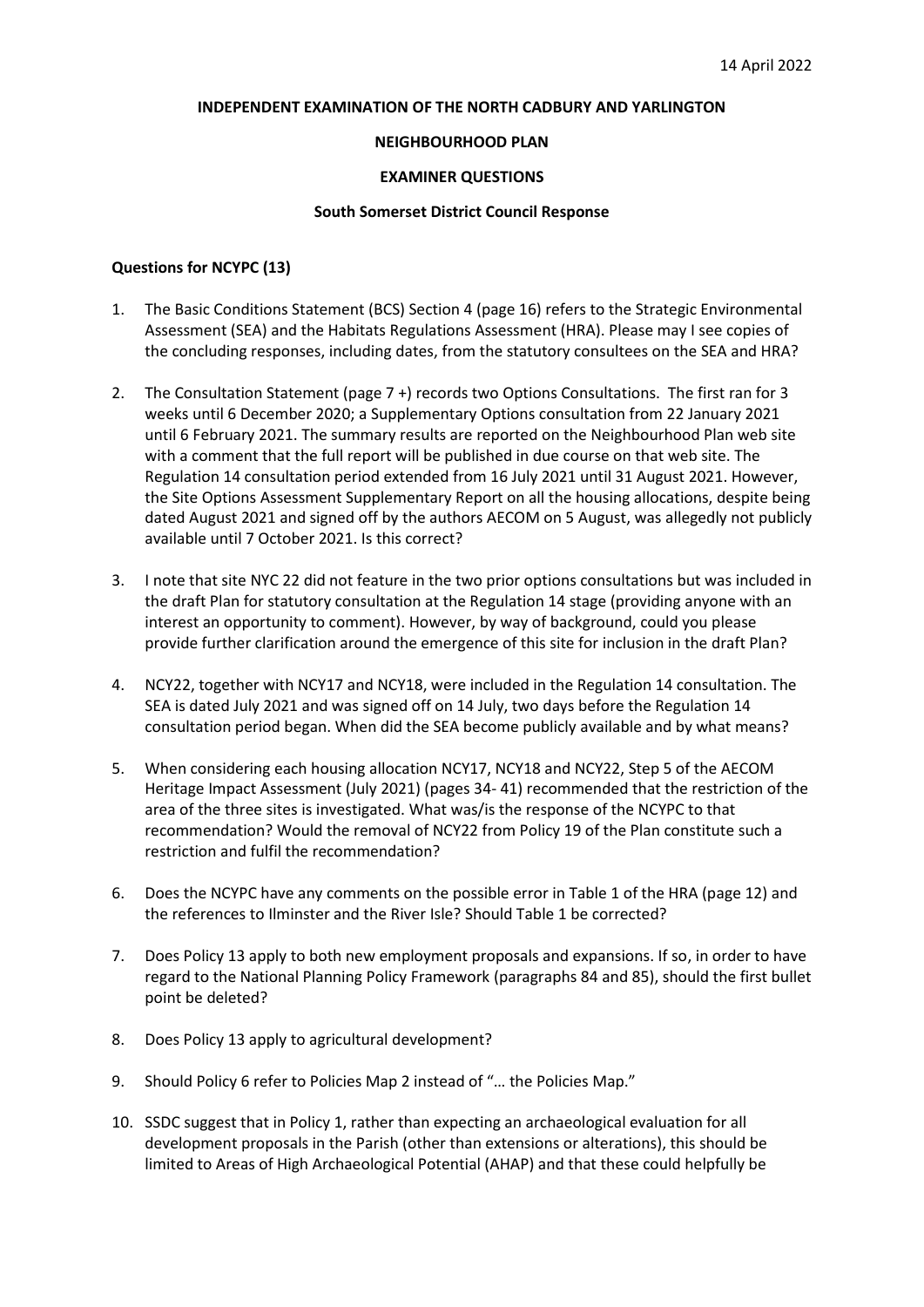shown on a map. Have any AHAP been delineated within the Plan area such as from the adopted South Somerset Local Plan and, if so, could a plan, or plans, be easily incorporated into the Neighbourhood Plan? (I looked on the South Somerset Local Plan web site but was unable to download the Inset Maps.)

- 11. In view of the table of extant consents submitted in the representation from SSDC, should Table 2, Policy 9 and Appendix 3 be amended to show 25 rather than 27?
- 12. If further expansion of the North Cadbury Business Park has been granted and a reserved matters application approved for one building (Class E) (reference the SSDC representation), should Map 5 and Policy 12 be amended and, if so, how?
- 13. In view of the representation from SSDC, should the Map on page 47 clarify the location of the Restricted Byway and what the thick brown shading represents?

# **Questions for SSDC (3)**

14. In view of the support by SSDC for the proposed housing allocations under Policies 18 and 19, does the Council have any comments to make about Questions 2 to 5 above?

# **SSDC Response:**

#### **Question 2 comments:**

The Council is unable to comment on the date of the publication of the Site Options Assessment Supplementary Report, August 2021 as this is not a matter it has been involved in.

The Council has no reason to doubt the information presented in the submitted Statement of Community Consultation.

#### **Question 3 comments:**

The Council has no reason to doubt the information presented by the NPWG on this matter.

### **Question 4 comments:**

The Council is unable to comment on the date the SEA became publically available at Regulation 14 as this is not a matter it was involved in.

# **Question 5 comments:**

The Council notes the content of the Heritage Impact Assessment, AECOM, 2021 (HIA). In particular the responses to Step 5 on pages 36-37 (NCY17) 40-41 (NCY18) and 44-45 (NCY22). With regards to NCY22 the HIA states "high quality development of sympathetic design and materials at the southern end of the three sites, or at least the site and Policy NCY17 would create a new northern edge to the village, softening the effect of the modern buildings that currently form the edge and enhancing the experience of the entry to the village from the north along Cary Road. It is recommended that the restriction of the area of the three sites is investigated with a view to allocation."

Maps 6 and 7 and the indicative layout plan (page 47) of the submitted North Cadbury Yarlington Neighbourhood Plan show the extent of the allocations - Policies 18 and 19. When these are compared with the areas assessed in the HIA it is noted that the whole of the extent of sites NCY17, NCY18 and NCY22 as assessed are not included within the final allocations. The northern extent of the sites as assessed have been excluded. This indicates to the Council that North Cadbury and Yarlington Parish Council did take account of the recommendation in the HIA to restrict the area. The Council understands that the NPWG worked closely with AECOM